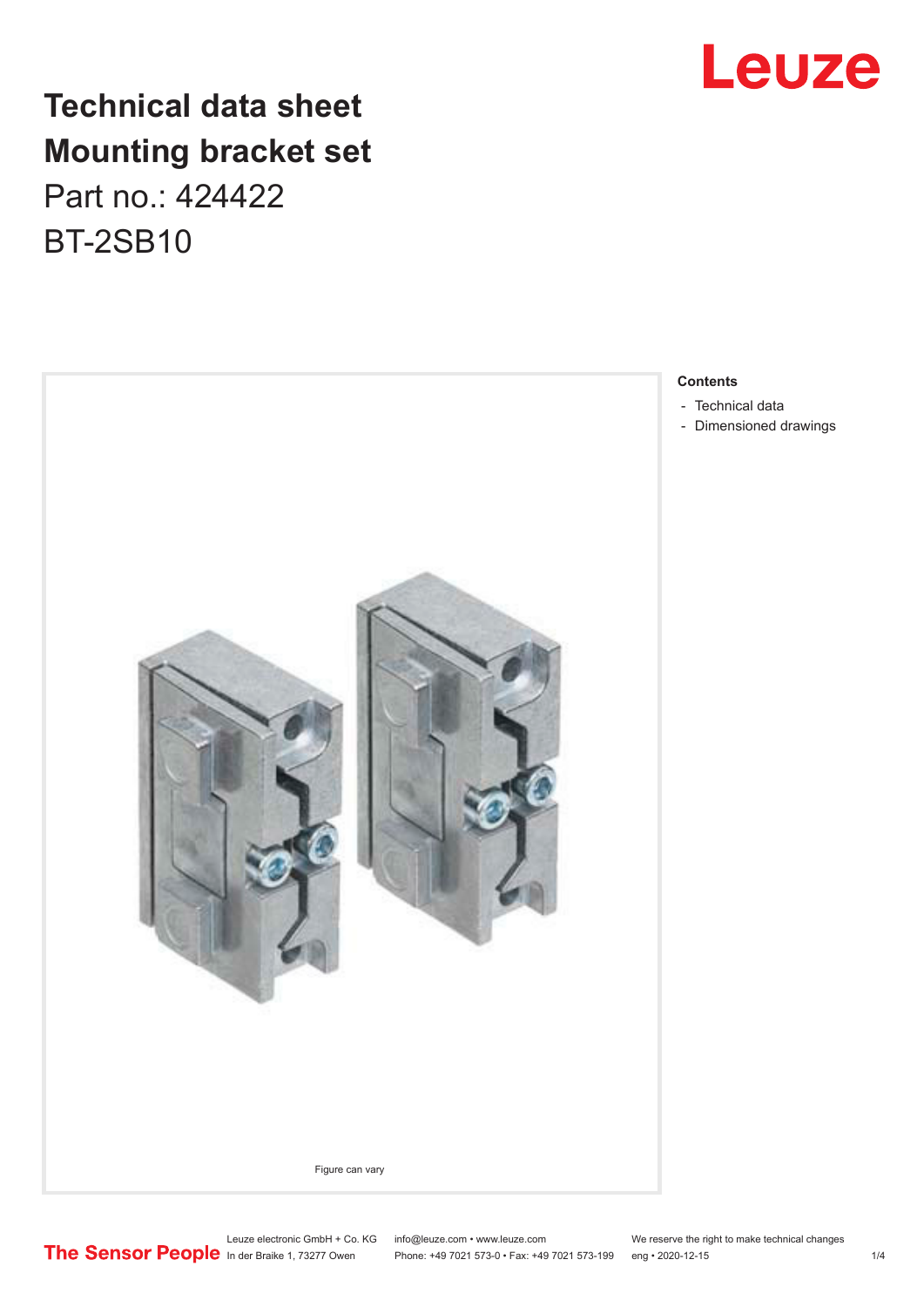### <span id="page-1-0"></span>**Technical data**

## Leuze

#### **Basic data**

| <b>Contains</b> | 2x BT-SB10                                                     |
|-----------------|----------------------------------------------------------------|
| Suitable for    | CML700i light curtains                                         |
|                 | CSL 710 light curtains                                         |
|                 | Especially for devices with large protec-<br>tive field height |
|                 | MLC 500, MLC 300 safety light curtains                         |
|                 | MLD 500, MLD 300 multiple light beam<br>safety devices         |
|                 | Single light beam safety devices<br><b>MLD500</b>              |
|                 |                                                                |

#### **Classification**

| <b>Customs tariff number</b> | 79070000 |
|------------------------------|----------|
| eCl@ss 5.1.4                 | 27279202 |
| eCl@ss 8.0                   | 27279202 |
| eCl@ss 9.0                   | 27273701 |
| eCl@ss 10.0                  | 27273701 |
| eCl@ss 11.0                  | 27273701 |
| <b>ETIM 5.0</b>              | EC002498 |
| <b>ETIM 6.0</b>              | EC003015 |
| <b>ETIM 7.0</b>              | EC003015 |

#### **Mechanical data**

| Design of mounting device       | Mounting clamp          |
|---------------------------------|-------------------------|
| Type of fastening, at system    | Through-hole mounting   |
| Type of fastening, at device    | Clampable               |
|                                 | On the lateral C-groove |
| Type of mounting device         | Swiveling               |
| Swivel range                    | $-88$                   |
| <b>Mounting device material</b> | Metal                   |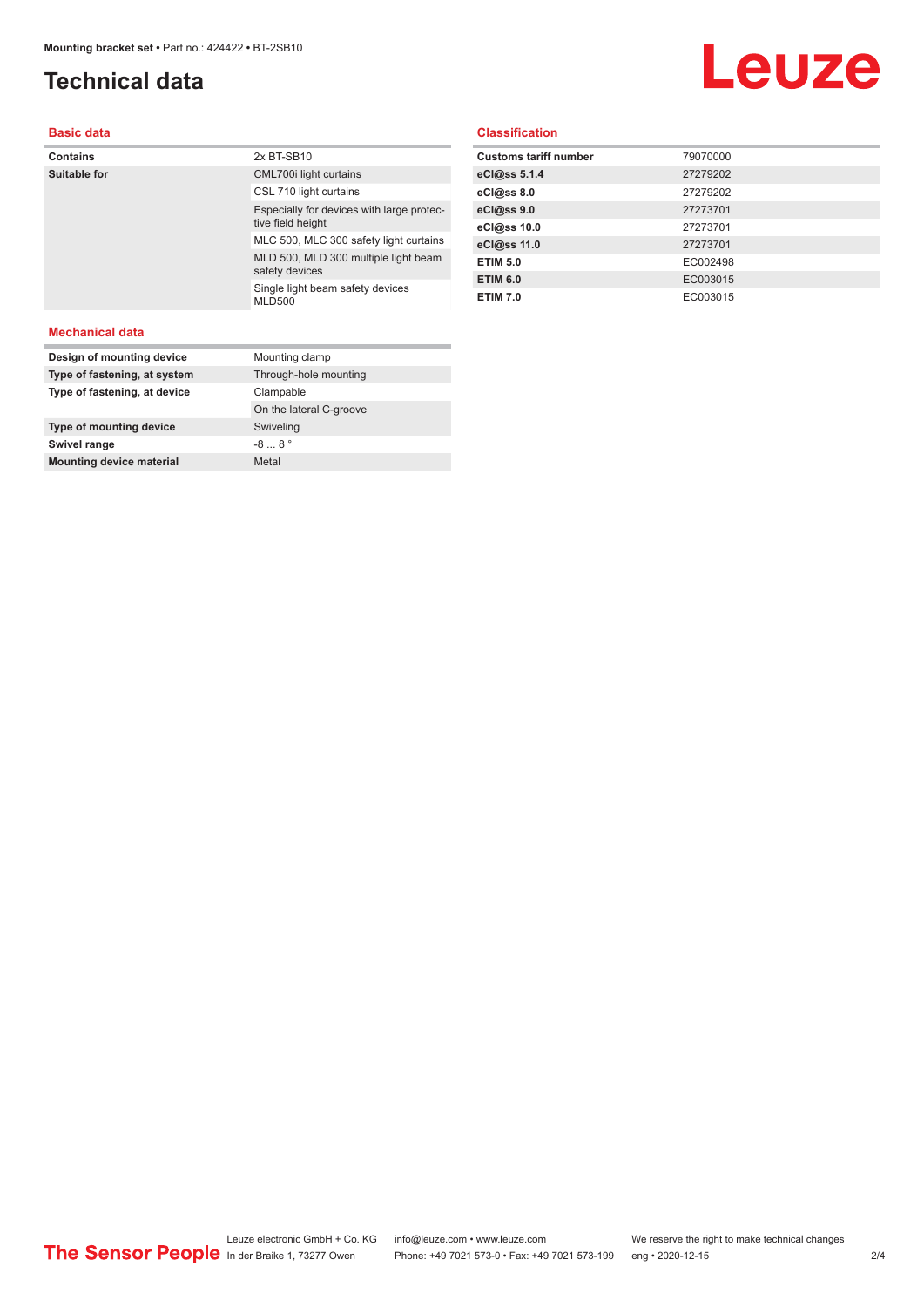<span id="page-2-0"></span>**Mounting bracket set •** Part no.: 424422 **•** BT-2SB10

## **Dimensioned drawings**

All dimensions in millimeters



Ø